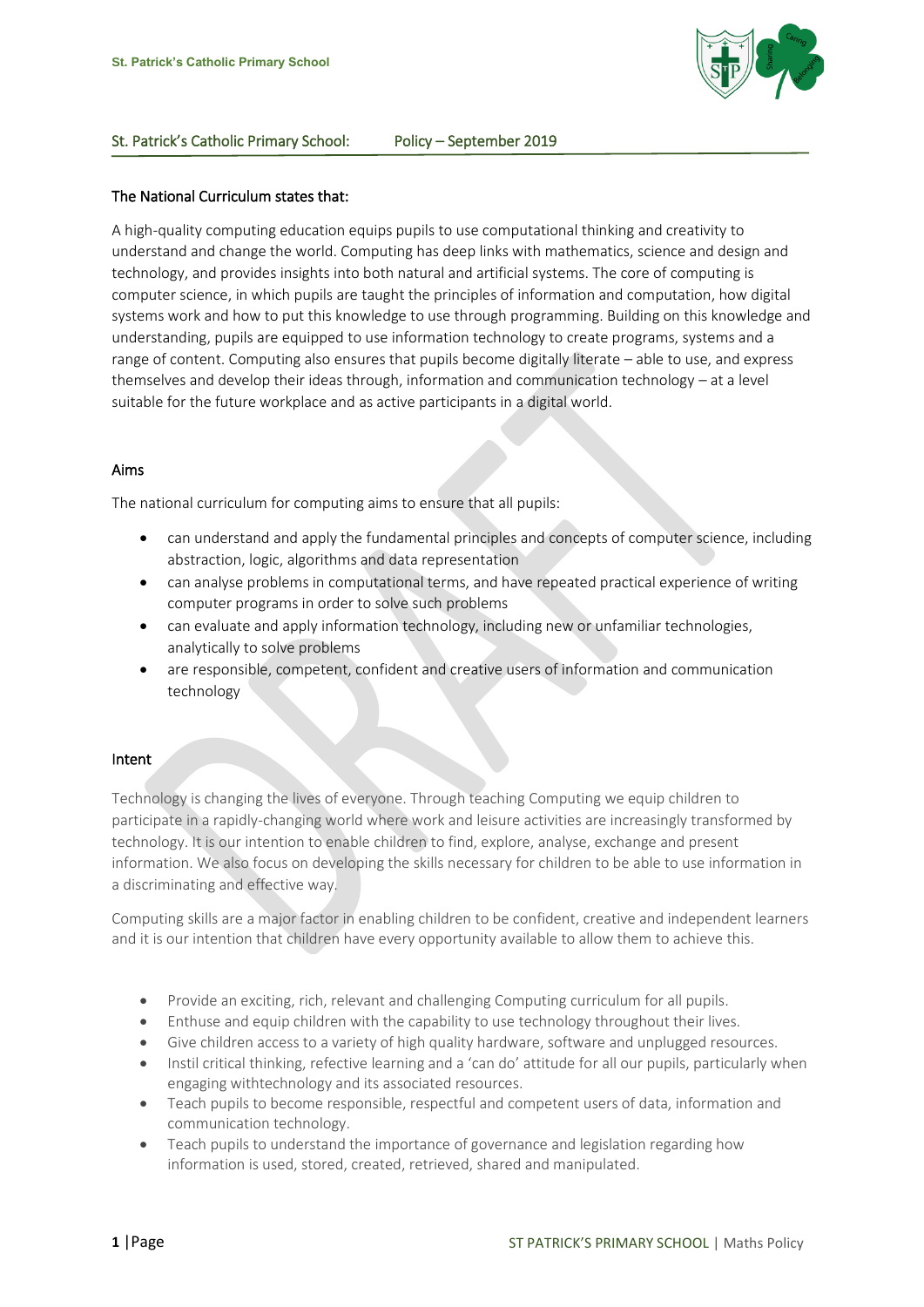

- Equip pupils with skills, strategies and knowledge that will enable them to reap the benefts of the online world,whilst being able to minimise risk to themselves or others.
- Use technology imaginatively and creatively to inspire and engage all pupils, as well as using it to be more efficient in the tasks associated with running an effective school.
- Provide technology solutions for forging better home and school links.
- Utilise computational thinking beyond the Computing curriculum.
- Exceed the minimum government recommended/statutory guidance for programmes of study for Computing and other related legislative guidance (online safety).

## Implement

### Planning and Assessment

The Early Years foundation stage follow the development matters framework alongside the Early learning goals. In addition they use the Purple Mash scheme of work. F1 and F2 work within the Early Learning Goals and continuous assessment is recorded on Foundation Stage Profiles.

In Key Stage 1 and 2, units of work are planned for from the Purple Mash Scheme of work and are complemented by other resources which covers the whole primary curriculum with a clear structure of progression building on children's previous knowledge. It uses resources embedded within the platform which allows pupils to save, combine and import content which can be shared across the school safely.

Early Years foundation stage plan group work and continuous provision activities linked to their focus. Key stage 1 & 2 classes have a dedicated Computing time in the ICT suit with activities which complemented the curriculum throughout the week .

All teachers are responsible for developing weekly plans in line with the scheme of work using their own choice of proforma. These plans indicate the learning objectives for each lesson along with activities, which clearly show progression. Clear differentiation is built into weekly plans and the needs of all children are planned for, including those with Special educational needs and more able children.

Pupil attainment is assessed using the 2Simple Computing Assessment Tool for Years 1 to 6. The tool enables staff to accurately identify attainment of pupils through the detailed exemplifcation it has for each key learning intention.

# Key stage 1

- understand what algorithms are, how they are implemented as programs on digital devices, and that programs execute by following precise and unambiguous instructions
- create and debug simple programs
- use logical reasoning to predict the behaviour of simple programs
- use technology purposefully to create, organise, store, manipulate and retrieve digital content
- recognise common uses of information technology beyond school
- use technology safely and respectfully, keeping personal information private; identify where to go for help and support when they have concerns about content or contact on the internet or other online technologies

### Key stage 2

- design, write and debug programs that accomplish specific goals, including controlling or simulating physical systems; solve problems by decomposing them into smaller parts
- use sequence, selection, and repetition in programs; work with variables and various forms of input and output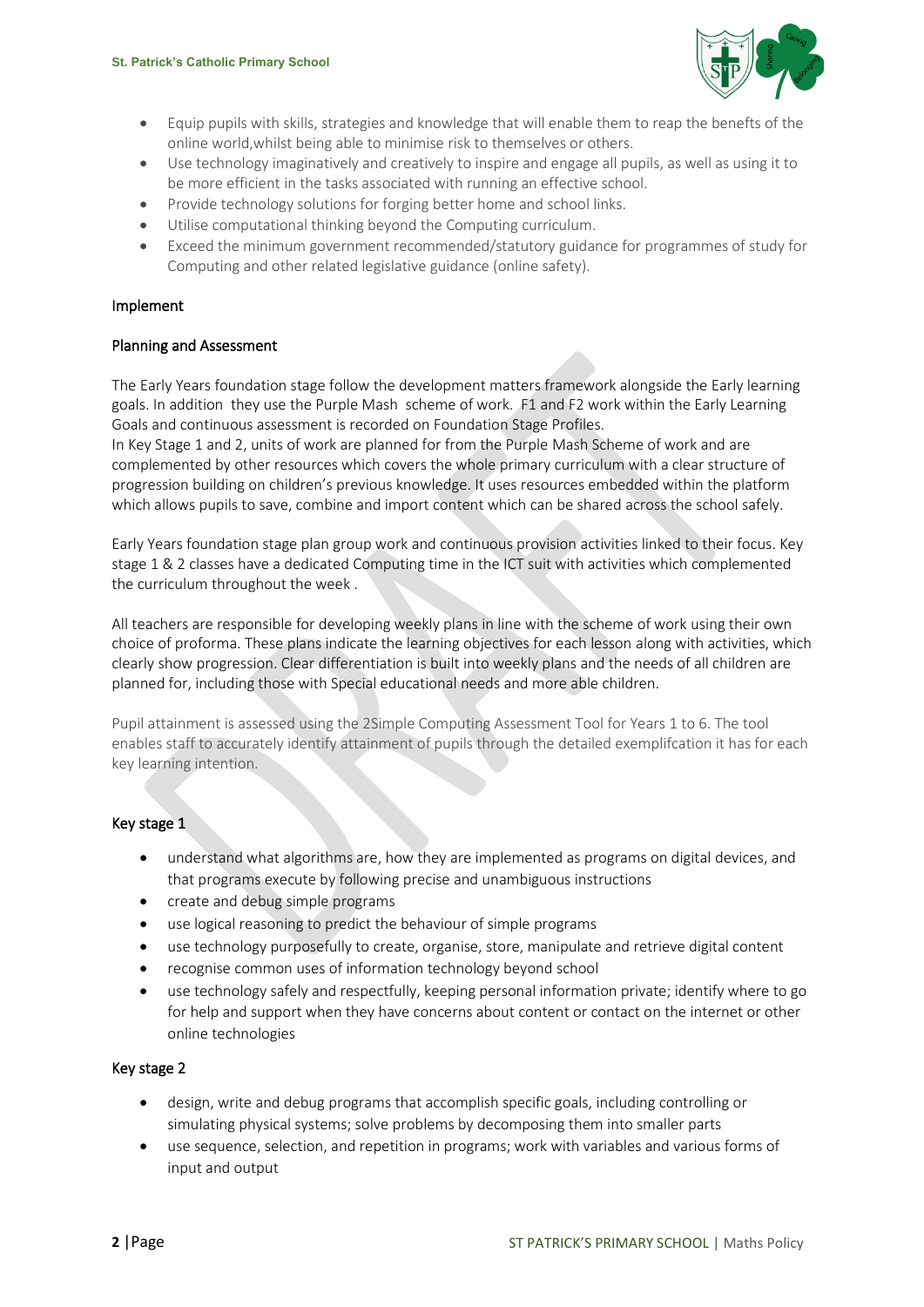

- use logical reasoning to explain how some simple algorithms work and to detect and correct errors in algorithms and programs
- understand computer networks, including the internet; how they can provide multiple services, such as the World Wide Web, and the opportunities they offer for communication and collaboration
- use search technologies effectively, appreciate how results are selected and ranked, and be discerning in evaluating digital content
- select, use and combine a variety of software (including internet services) on a range of digital devices to design and create a range of programs, systems and content that accomplish given goals, including collecting, analysing, evaluating and presenting data and information
- use technology safely, respectfully and responsibly; recognise acceptable/unacceptable behaviour; identify a range of ways to report concerns about content and contact

# Quality of Teaching and Learning

It is seen as very important to employ a wide range of teaching strategies. However, emphasis is placed on direct teaching, demonstrating, modelling methods and strategies to be learnt, and the use of skilful questioning in order to develop understanding.

The development of oral communication skills and a rich vocabulary are nurtured through encouraging children to talk about their experiences and understanding with each other as well as their teacher and parents. 

### Leadership and Management

### The Role of Governors

The Governors are informed regularly about standards and the progress throughout the school, through the Governors' meetings, Headteacher's report to Governors, and a summary of the data. A Governor responsible for each subject meets regularly with the Coordinator. This Governor receives a copy of the subject Policy, subject action plan and analysis of SATs results. The Governors are also involved in the setting of targets for the end of key Stage 2 and in carrying out a work scrutiny of books throughout the school.

### The Role of the Headteacher

The Headteacher, in collaboration with the Coordinator, establishes the whole school approach to each subject area. She ensures and clarifies what needs to be achieved by the coordinator and provides the necessary support and resources in order to achieve it.

The Head teacher is kept informed about the quality of teaching and learning through regular discussions with the coordinator and also by using the monitoring forms which are completed after any kind of monitoring activity

### The Role of the Coordinator

The Coordinator develops an overview of the strengths and weaknesses of their subject in the school and uses this to inform contributions to the subject Action Plan and carries out the tasks identified.